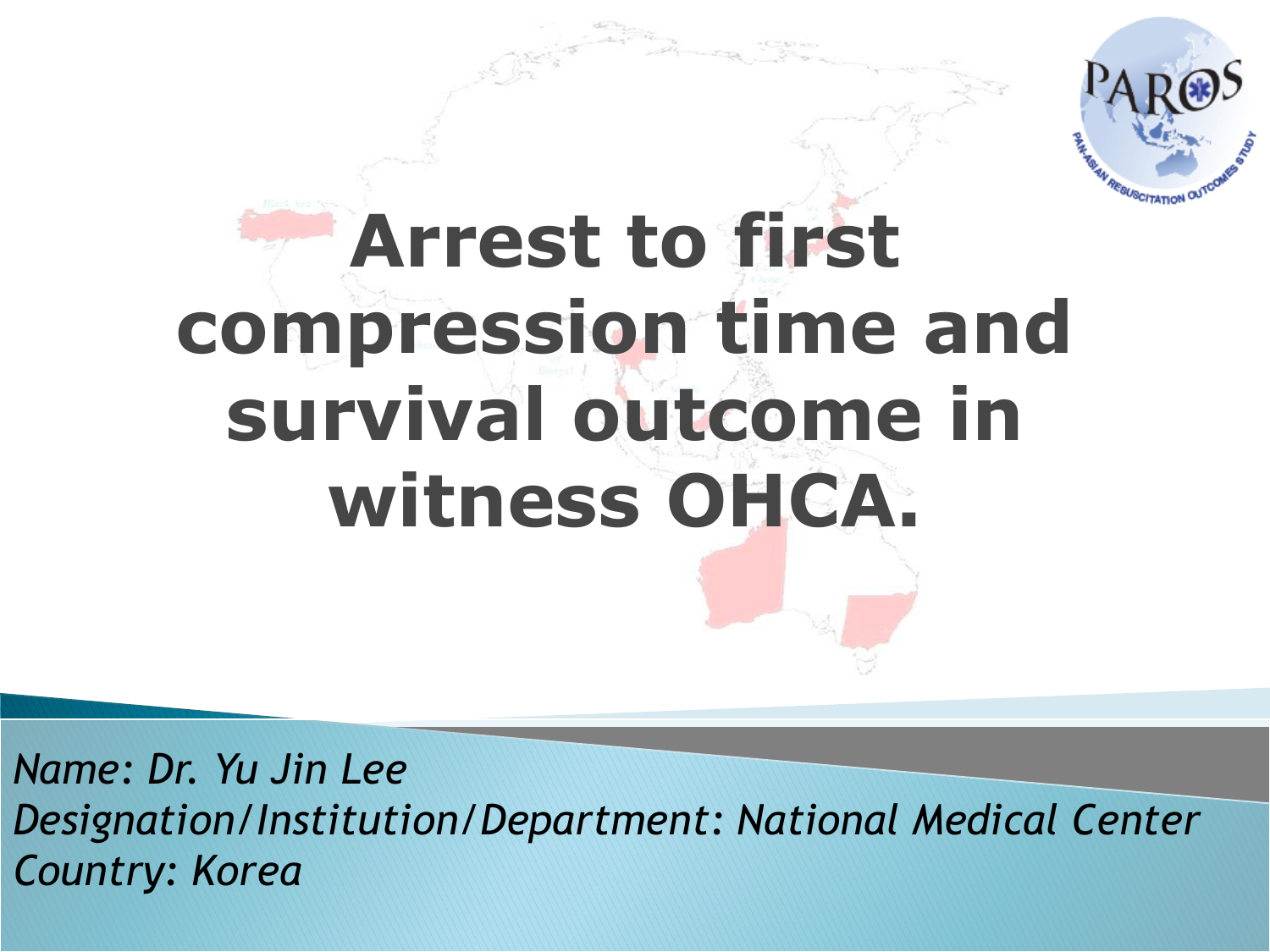#### Introduction

◦



- ▶ Out of hospital cardiac arrest is a serious health condition
	- can lead to detrimental outcomes
- **► The effect of EMS response time on patient** survival has been evaluated in many studies
	- impact of bystander CPR on critical time intervals for patient outcomes not well known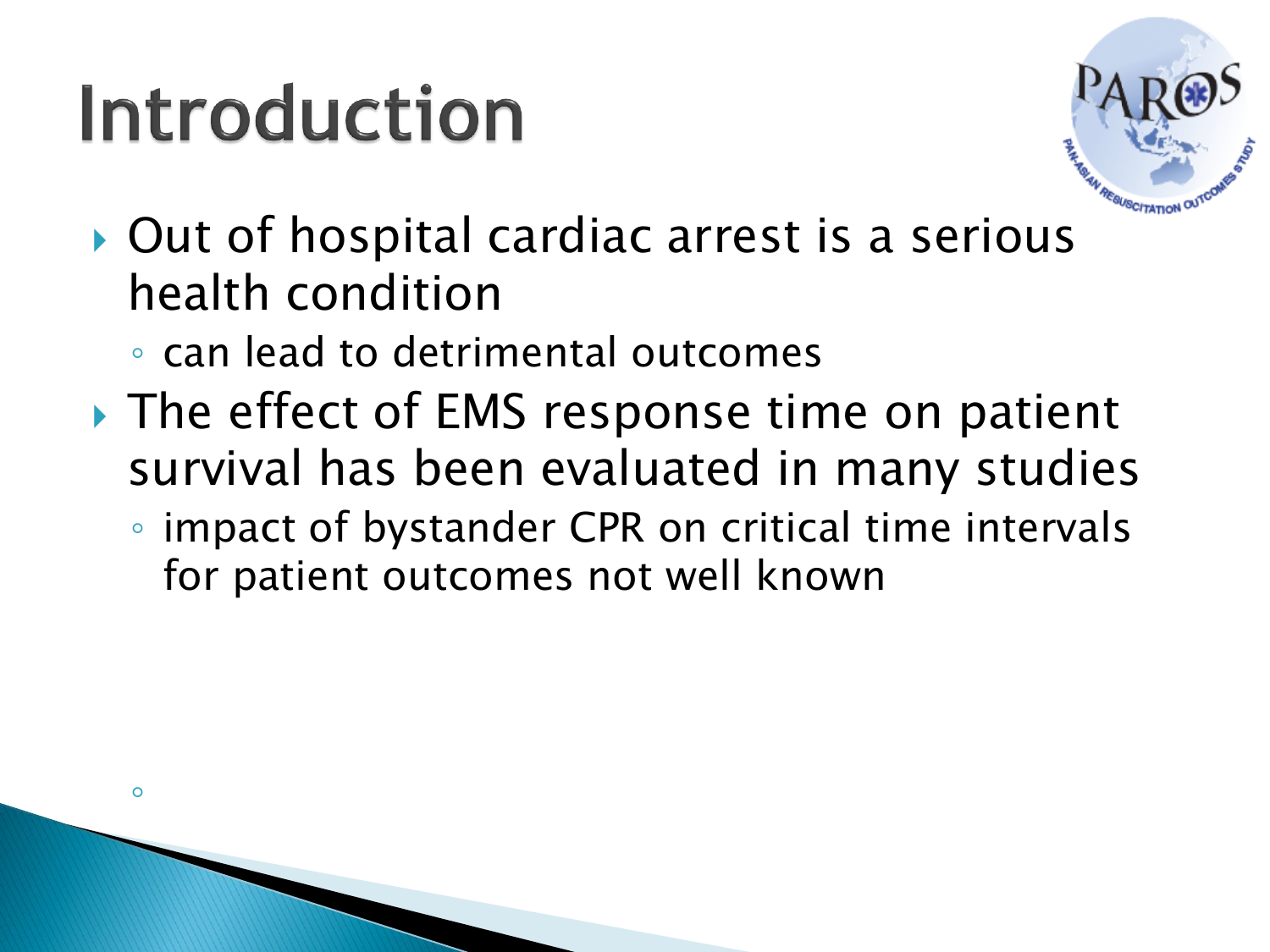# Aims/Hypotheses



 $\rightarrow$  investigate whether bystander CPR influences the time from arrest to first chest compression.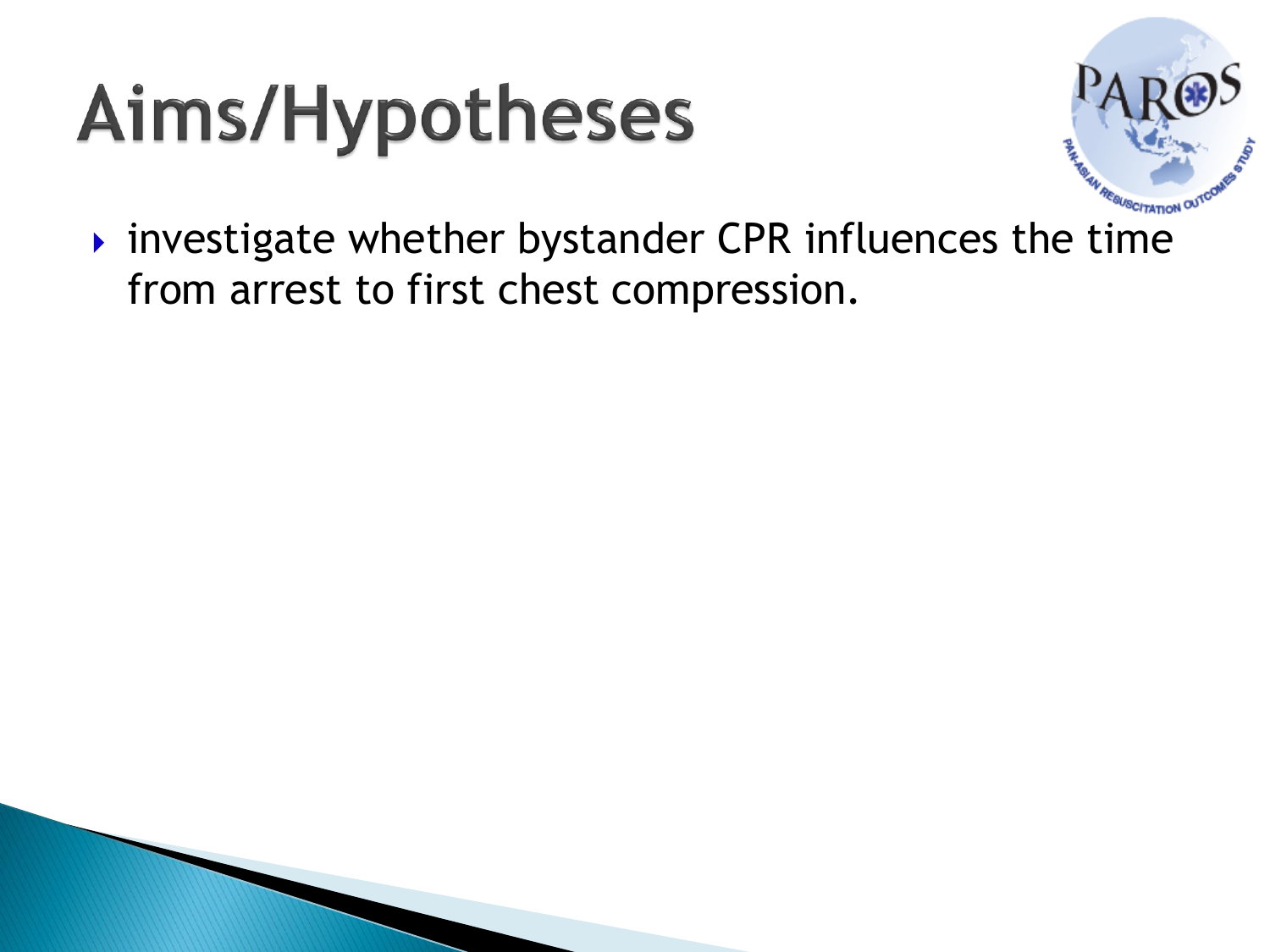# **Methods**



- Design / setting
	- prospective, international, multi-center cohort study
		- across the Asia-Pacific on out-of-hospital cardiac arrest
		- January 2009 to December 2012
	- Inclusion
		- EMS-treated witnessed OHCA
		- presumed cardiac origin
		- Exclusion
			- no information of CPR started time or OHCA outcomes
			- arrest occurred in ambulance.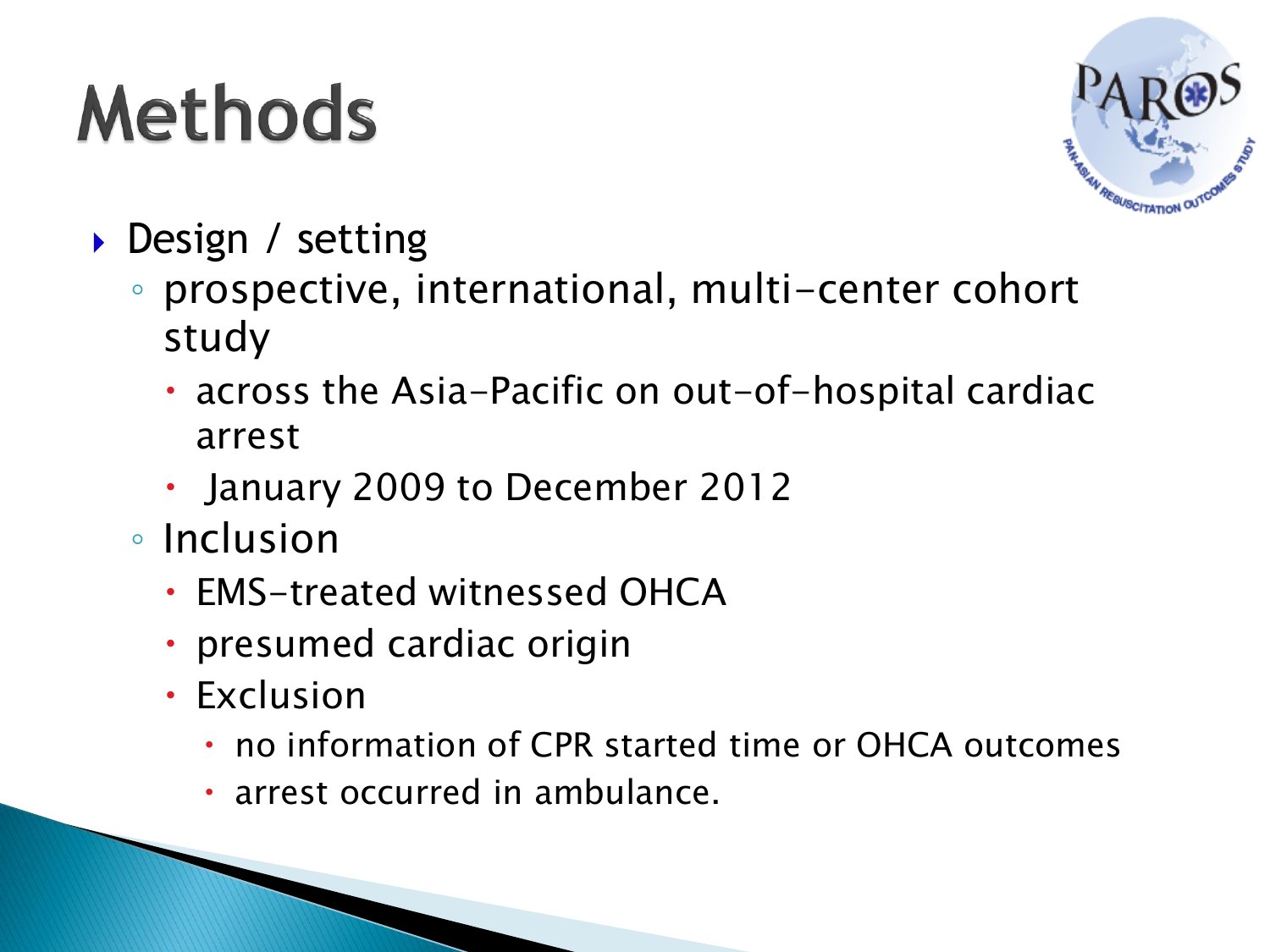### **Methods**



- **Exposure variable** 
	- arrest to CPR start and bystander CPR

#### Outcome measure

- Primary endpoint
	- Survival to discharge or 30-day survival
- Secondary endpoint
	- neurologic recovery at discharge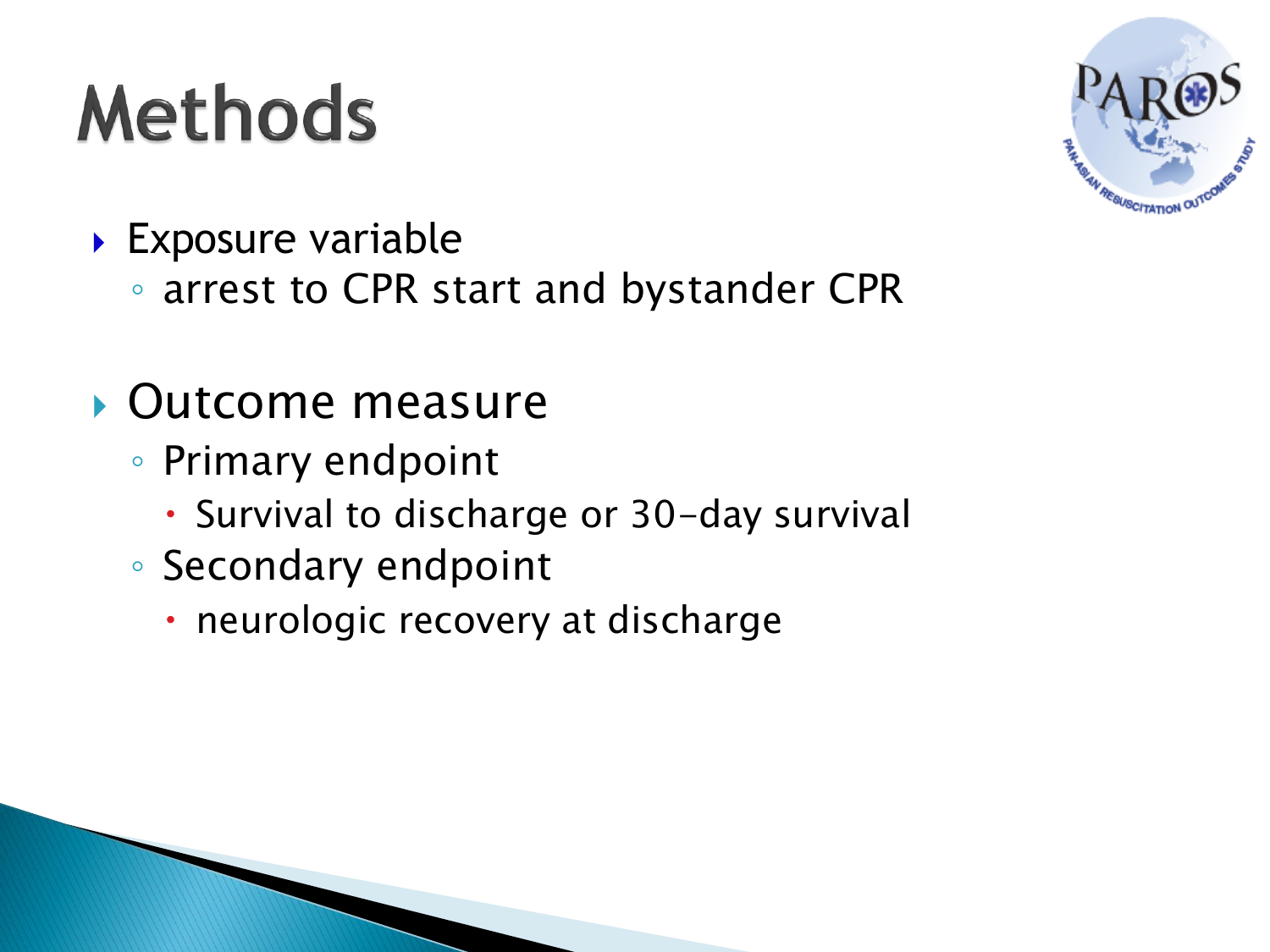# **Methods**



- Statistical analysis
	- Logistic regression
		- Adjusting possible confounders
	- Interaction analysis
		- Bystander CPR & time to first chest compression
			- On survival outcome